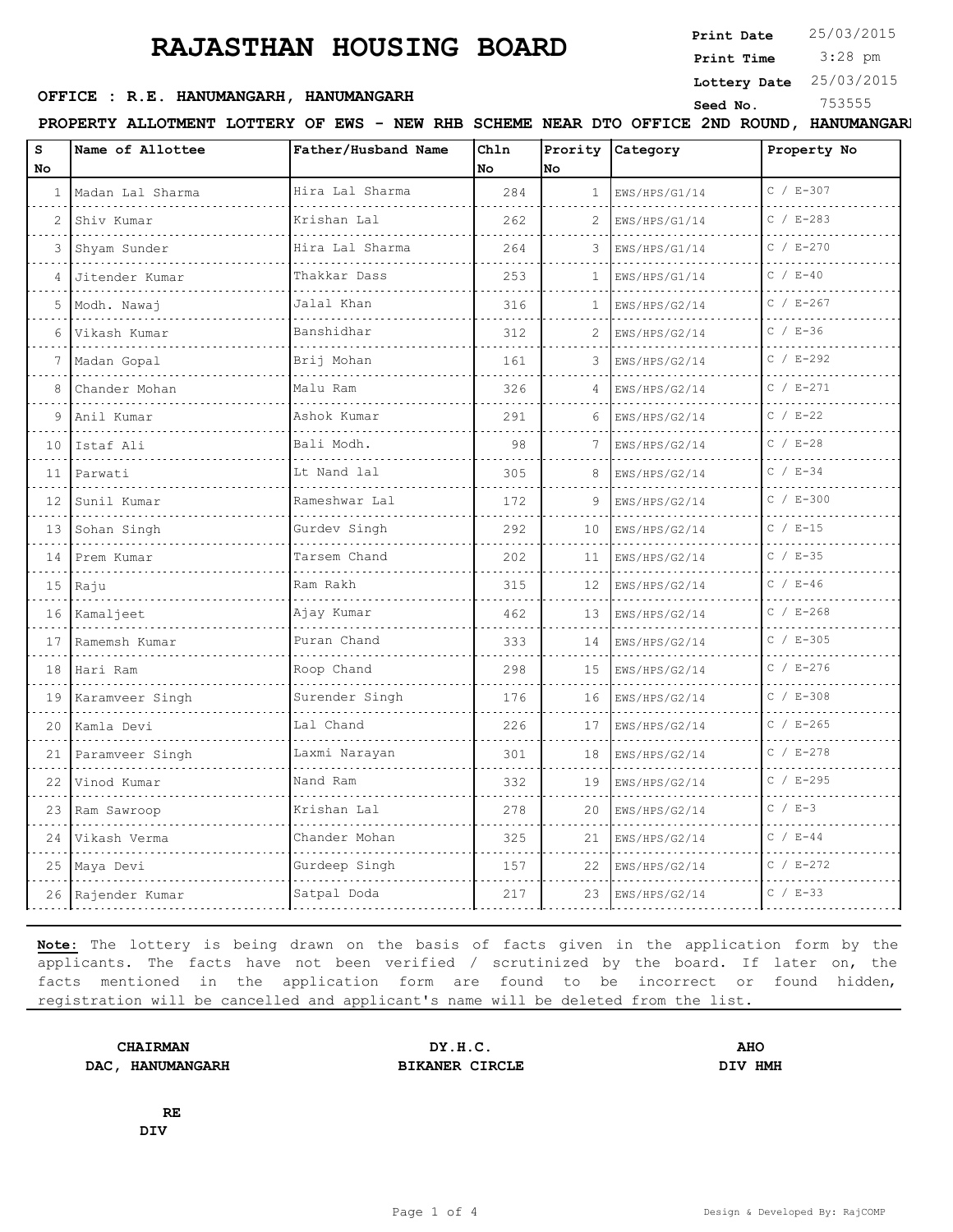**Print Date**  $25/03/2015$ 

 3:28 pm **Print Time**

#### **Lottery Date** 25/03/2015

#### **SEED OFFICE : R.E. HANUMANGARH, HANUMANGARH** Seed No. 253555

| 2ND<br><b>ROUND</b><br>RHB<br><b>SCHEME NEAR DTO</b><br><b>LOTTERY OF</b><br><b>ALLOTMENT</b><br><b>EWS</b><br><b>PROPERTY</b><br><b>OFFICE</b><br>NEW<br><b>HANUMANGARI</b> |
|------------------------------------------------------------------------------------------------------------------------------------------------------------------------------|
|------------------------------------------------------------------------------------------------------------------------------------------------------------------------------|

| s<br>No | Name of Allottee  | Father/Husband Name    | Ch1n<br>No | Prority<br>No. | Category           | Property No   |
|---------|-------------------|------------------------|------------|----------------|--------------------|---------------|
| 27      | Savitri           | Indrai                 | 311        | 24             | EWS/HPS/G2/14      | $C / E - 274$ |
| 28      | Durga Devi        | Girdhari Lal           | 165        | 25             | .<br>EWS/HPS/G2/14 | $C / E-4$     |
| 29      | Rohit Kumar       | .<br>Mangat Rai        | 297        | 26             | EWS/HPS/G2/14      | $C / E - 20$  |
| 30      | Guddi Devi        | Banshi Lal             | 314        | 27             | EWS/HPS/G2/14      | $C / E-9$     |
| 31      | Bhojraj           | Sultan Ram             | 250        | 28             | EWS/HPS/G2/14      | $C / E - 310$ |
| 32      | Prithviraj        | .<br>Surjaram Budaniya | 69         | 29             | EWS/HPS/G2/14      | $C / E - 29$  |
| 33      | Anil Kumar        | Om Prakash             | 79         | 30             | EWS/HPS/G2/14      | $C / E - 312$ |
| 34      | Adrish Ahamad     | Hazi Astali Khan<br>.  | 168        | 31             | EWS/HPS/G2/14      | $C / E - 30$  |
| 35      | Janak Devi        | Satpal Doda            | 216        | 32             | EWS/HPS/G2/14      | $C / E - 282$ |
| 36      | Vinti<br>.        | Mohan Lal<br>.         | 99         | 33             | EWS/HPS/G2/14<br>. | $C / E - 297$ |
| 37      | Surender Singh    | Arjun Singh            | 227        | 34             | EWS/HPS/G2/14      | $C / E - 42$  |
| 38      | Roshan Bano       | Jaffar Modh.           | 167        | 35             | EWS/HPS/G2/14      | $C / E - 296$ |
| 39      | Sant Lal<br>.     | Kistura Ram            | 251        | 36             | EWS/HPS/G2/14<br>. | $C / E - 298$ |
| 40      | Dinesh Kumar      | Nanak Ram              | 279        | 37             | EWS/HPS/G2/14      | $C / E - 279$ |
| 41      | Raj Kumar         | Prithvi Raj            | 452        | 38             | EWS/HPS/G2/14      | $C / E - 26$  |
| 42      | Naveen Kumar<br>. | Amarnath Jindal<br>.   | 299        | 39             | EWS/HPS/G2/14      | $C / E - 302$ |
| 43      | Chander Prakash   | Hazari Mal             | 94         | 41             | EWS/HPS/G2/14      | $C / E-2$     |
| 44      | Dinesh Kumar      | Shanker Lal            | 460        | 43             | EWS/HPS/G2/14      | $C / E - 299$ |
| 45      | Deepak Kumar      | Herbhaqwan<br>.        | 283        | 44             | EWS/HPS/G2/14      | $C / E - 14$  |
| 46      | Snehlata Dhameja  | Ajay Kumar             | 255        | 45             | EWS/HPS/G2/14      | $C / E - 47$  |
| 47      | Hari Singh        | Nand Ram               | 175        | 46             | EWS/HPS/G2/14      | $C / E - 280$ |
| 48      | Bishan Singh<br>. | Devi Singh             | 451        | 47             | EWS/HPS/G2/14      | $C / E - 289$ |
| 49      | Swati Sharma      | Rahul Sharma           | 456        | 48             | EWS/HPS/G2/14      | $C / E - 13$  |
| 50      | Kushal Singh      | Samunder Singh         | 265        | 49             | EWS/HPS/G2/14      | $C / E - 24$  |
| 51      | Anandishawar      | Ravinder Kr. Sharma    | 180        | 50             | EWS/HPS/G2/14      | $C / E - 309$ |
|         | 52 Lal Chand      | Inder Jeet             | 286        | 51             | EWS/HPS/G2/14      | $C / E - 285$ |

**Note:** The lottery is being drawn on the basis of facts given in the application form by the applicants. The facts have not been verified / scrutinized by the board. If later on, the facts mentioned in the application form are found to be incorrect or found hidden, registration will be cancelled and applicant's name will be deleted from the list.

**DAC, HANUMANGARH BIKANER CIRCLE DIV HMH**

**CHAIRMAN DY.H.C. AHO**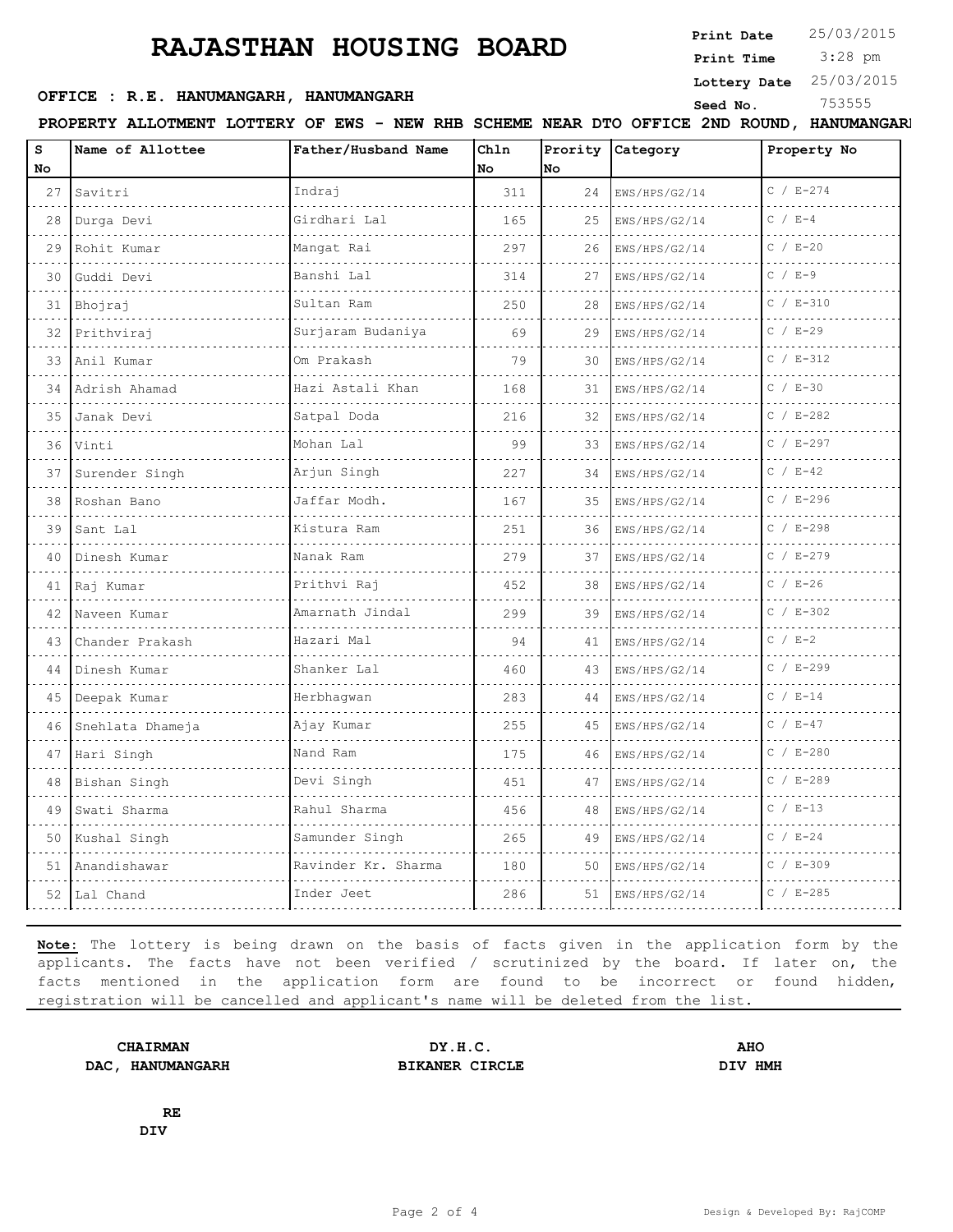**Print Date**  $25/03/2015$ 

 3:28 pm **Print Time**

**Lottery Date** 25/03/2015

### **OFFICE : R.E. HANUMANGARH, HANUMANGARH** Seed No. <sup>753555</sup>

**PROPERTY ALLOTMENT LOTTERY OF EWS - NEW RHB SCHEME NEAR DTO OFFICE 2ND ROUND, HANUMANGARH**

| s   | Name of Allottee          | Father/Husband Name | Chln       | lno | Prority Category | Property No   |
|-----|---------------------------|---------------------|------------|-----|------------------|---------------|
| No. |                           | Baghwan Dass        | No.<br>274 |     |                  | $C / E-7$     |
|     | 53 Kavita Rani            |                     |            | 52  | EWS/HPS/G2/14    |               |
| 54  | Yasmin Kohari             | Mahabub Ali         | 170        | 53  | EWS/HPS/G2/14    | $C / E - 6$   |
| 55  | Kashi Ram                 | Ganga Ram           | 181        | 54  | EWS/HPS/G2/14    | $C / E - 303$ |
| 56  | Shalu Sharma              | Pankaj Sharma       | 295        | 55  | EWS/HPS/G2/14    | $C / E - 273$ |
| 57  | Gora Devi                 | Lt. Kirpa Ram       | 285        | 56  | EWS/HPS/G2/14    | $C / E - 21$  |
| 58  | Teena                     | Nand Lal            | 304        | 57  | EWS/HPS/G2/14    | $C / E - 287$ |
| 59  | Gurdeep Singh             | Balwant Singh       | 185        | 58  | EWS/HPS/G2/14    | $C / E - 275$ |
| 60  | Gurmeet Singh             | Laxman Singh        | 454        | 59  | EWS/HPS/G2/14    | $C / E-16$    |
| 61  | Sanjeev Kumar             | Banshidhar          | 313        | 60  | EWS/HPS/G2/14    | $C / E - 31$  |
| 62  | Pushpa                    | Gokul Singh         | 280        | 61  | EWS/HPS/G2/14    | $C / E - 45$  |
|     | 63 Ram Dayal              | .<br>Ram Sawaroop   | 171        | 62  | EWS/HPS/G2/14    | $C / E - 269$ |
| 64  | Sarjeet Kumar             | Prithvi Raj Sahu    | 70         | 63  | EWS/HPS/G2/14    | $C / E - 281$ |
| 65  | Anjali Sexsena            | Ajay Kumar Sexsena  | 281        | 64  | EWS/HPS/G2/14    | $C / E - 32$  |
|     | 66 Vishal                 | Chander Mohan       | 324        | 65  | EWS/HPS/G2/14    | $C / E - 291$ |
| 67  | Pradeep Kumar pareek      | Om Prakash Pareek   | 457        | 66  | EWS/HPS/G2/14    | $C / E - 266$ |
| 68  | Subhan Khan               | Samshad Khan<br>.   | 97         | 67  | EWS/HPS/G2/14    | $C / E - 306$ |
| 69  | Bhupender Singh           | Roop Singh          | 59         | 68  | EWS/HPS/G2/14    | $C / E - 11$  |
| 70  | Ram Prasad                | ChurMal             | 293        | 69  | EWS/HPS/G2/14    | $C / E - 288$ |
|     | 71   Raju                 | Puran Ram           | 282        | 70  | EWS/HPS/G2/14    | $C / E-18$    |
|     | 72 Suresh Kumar Goad<br>. | .<br>Mangi Lal Goad | 8813       | 1   | EWS/HPS/G2/14    | $C / E - 43$  |
| 73  | Rajesh Kumar              | Hotan Dass          | 261        | 2   | EWS/HPS/G2/14    | $C / E-19$    |
| 74  | Mamta Verma               | Om Prakash          | 270        | 3   | EWS/HPS/G2/14    | $C$ / $E-8$   |
|     | 75 Bharat Devpal          | .<br>Ram Lal Devpal | 8806       | 1   | EWS/HPS/G4/14    | $C / E - 10$  |
| 76  | Satpal Ram                | Ram Narayan Ram     | 208        | 2   | EWS/HPS/G4/14    | $C / E-12$    |
| 77  | Dheraj Mal                | Mala Ram            | 252        | 3   | EWS/HPS/G4/14    | $C / E - 38$  |
| 78  | Vikash Kumar              | Likhmichand         | 458        | 4   | EWS/HPS/G4/14    | $C / E - 41$  |

**Note:** The lottery is being drawn on the basis of facts given in the application form by the applicants. The facts have not been verified / scrutinized by the board. If later on, the facts mentioned in the application form are found to be incorrect or found hidden, registration will be cancelled and applicant's name will be deleted from the list.

**DAC, HANUMANGARH BIKANER CIRCLE DIV HMH**

**CHAIRMAN DY.H.C. AHO**